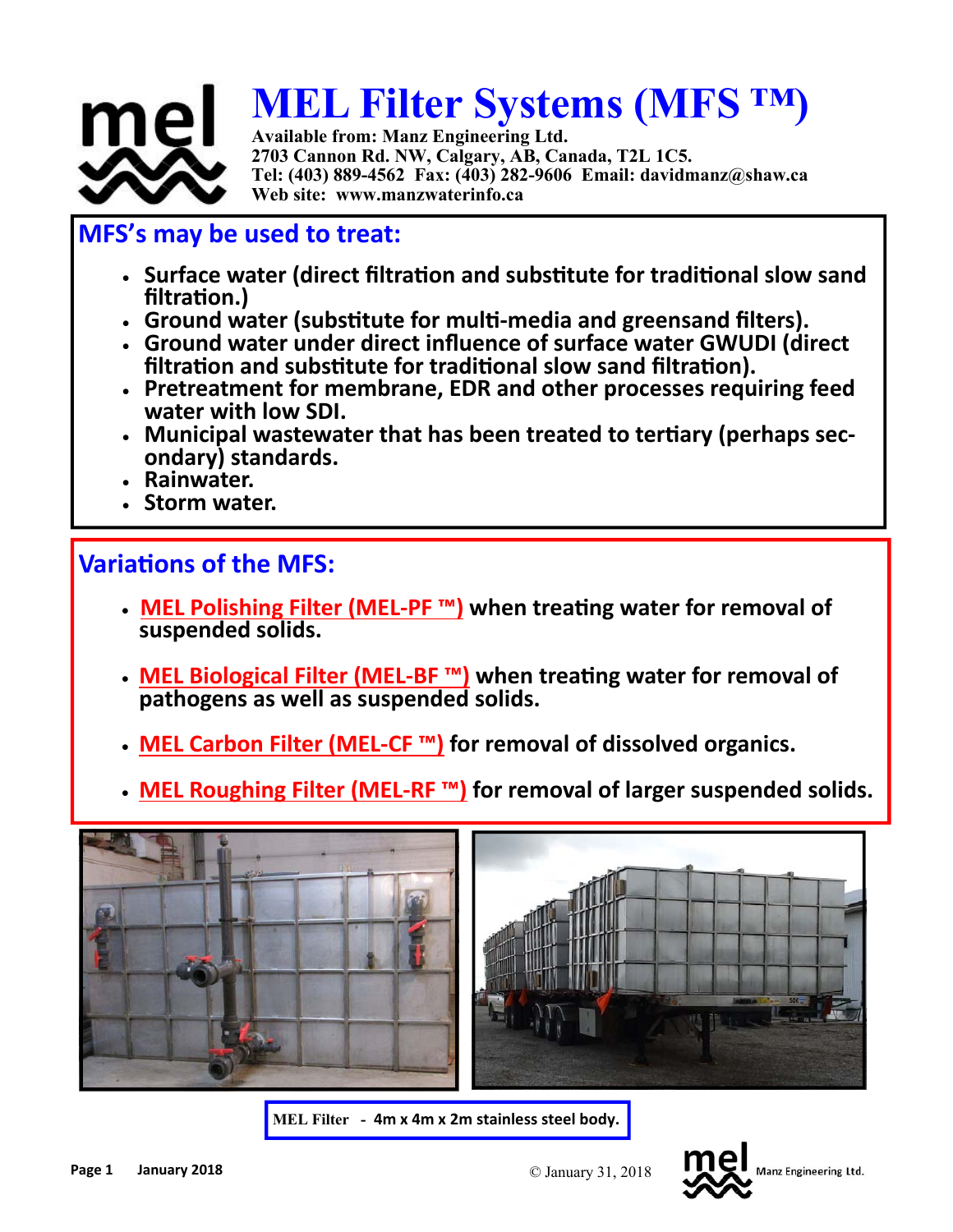# **Applications of the MFS include:**

- **Pathogen removal without/with disinfection.**
- **Sand and silt removal with or without pre treatment.**
- **Colloidal parƟcle removal (organic or inorganic) with**  pre treatment using very limited coagulant addition **and contact Ɵme.**
- **Algae removal with or without pre treatment.**
- **Oxidized iron and manganese removal.**
- **Iron and sulphur reducing bacteria removal.**
- **Co‐precipitaƟon of arsenic and uranium and other heavy metals.**
- **Turbidity reduction associated with removal of particulates.**
- **Colour reduction associated with removal of particulates.**

• TOC reduction associated with removal of particulates. **Note that bench scale and pilot scale evaluations are con**sidered essential to guarantee performance and are al**ways recommended.** 

# **Advantages of the MFS include:**

- **Effectiveness (guaranteed performance when piloted).**
- **Low capital cost.**
- **Simplicity of operaƟon.**
- **Flexibility of design.**
- **Compact compared to standard designs of traditional slow sand filters.**
- **Low operaƟng pressure at raw water inlet.**
- **Operated on demand basis.**
- **Backwash (fluidize) entire single layer filter bed with filtered water at low flow rate and pressure.**
- **No air scour.**
- **EliminaƟon of air‐binding.**
- **Elimination of media compaction problems.**
- **Easily used in mulƟ‐barrier treatment systems.**
- **•** Minimum operating costs.
- **Minimum operaƟon training.**
- **•** Minimum operator attention.
- **Minimum maintenance requirements.**
- **Minimum use of chemicals.**
- **Minimum energy requirements.**
- **Minimum producƟon of wastewater.**
- **Fixed or mobile installaƟons.**

**Independent Performance Evaluation** 

## **4 log removal Cryptosporidium & Giardia**

**Bench Scale Filter** 



## **Pilot Scale Filters**





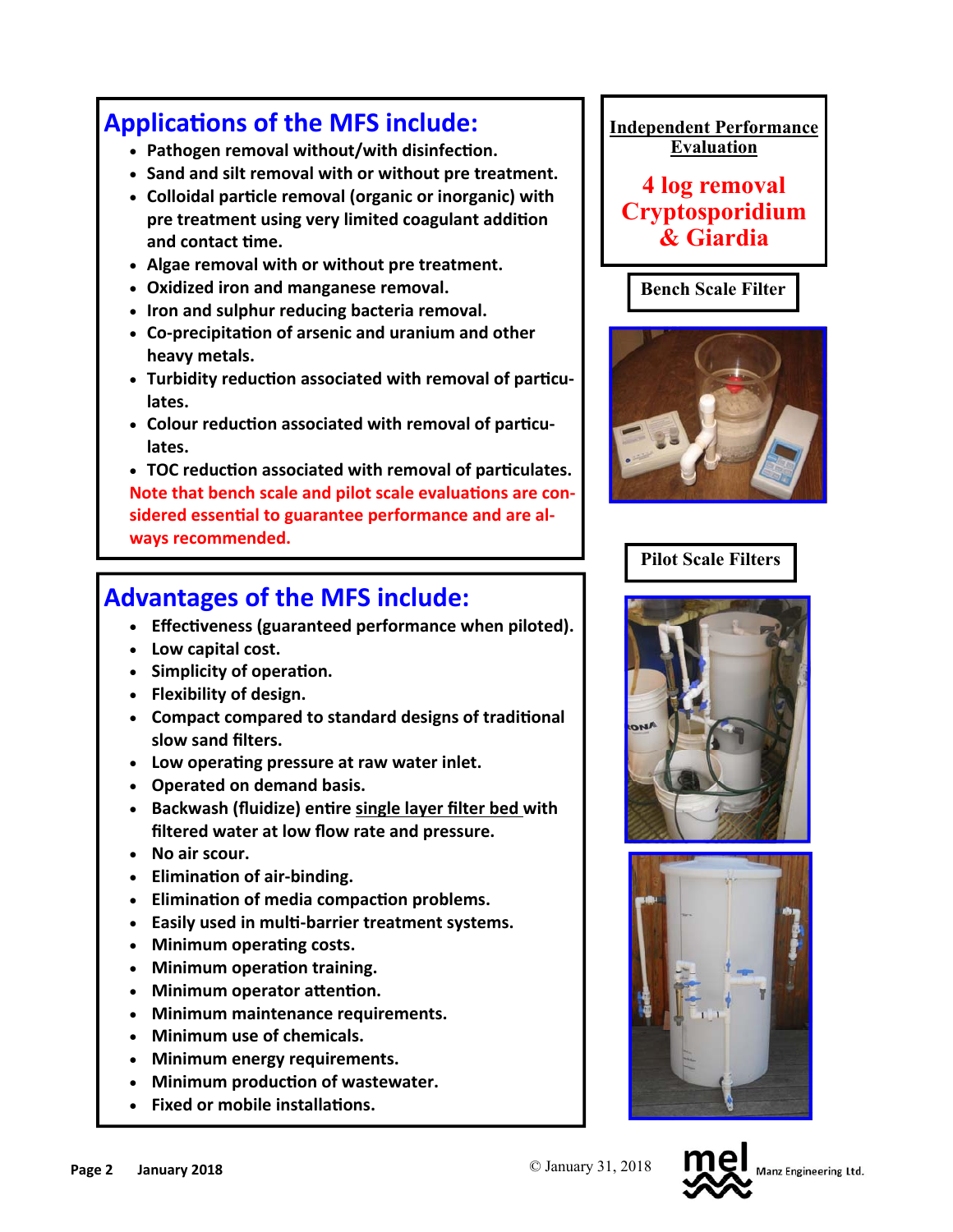

**MEL Filter - 2m x 4m x 2m stainless steel body.** 

**General Specifications:** (Detailed engineering specifications available on request.)

- 1. Standard tank dimensions vary from 1m x 1m to 8m x 8m. Alternative dimensions and geome**tries are available on request.**
- **2. Several tanks may be used to achieve desired capacity (minimum of two recommended). All fil‐ ters operate completely independent of each other.**
- **3. Filters may be mounted on skids or other mobile platforms.**
- **4. Filter footprint including piping in front of filter including raw water inlet, filtered water outlet, wastewater outlet and backwash water inlet is similar to basic plan dimensions plus 1.5 meter at the front of filter.**
- **5. Tanks may be cast‐in‐place, stainless steel, marine grade aluminum, polyethylene or fiber glass.**  All components used are NSF 61 certified.
- **6. Filter media meets AWWA B-100 standards and is NSF 61 certified.**
- **7. Filtering media depth may vary from 15 cm to 80 cm as required. (Note that the 35 cm depth meets the minimum requirements for slow sand filters recommended by the AWWA and a 45 cm depth meets the Ten State Requirements.)**
- **8. Average maximum operaƟng weight of filter, media and water is 2,250 kg/m<sup>2</sup> of filter surface area (depends on the exact depth of media used).**
- **9. Manual control of raw water inflow, filtered water ouƞlow, backwash, filter‐to‐waste and wastewater evacuaƟon is standard.**
- 10. Flow into filter varies with application and regulatory requirements. Preferred pressure at the filter inlet is 5m head (after control valves and flow meter).
- **11.Flow into filter is controlled using manual valves, flow meter at the filter and mechanical float valves inside filter.**
- **12.Backwash flow rate varies from 8 to 12 L/s/m<sup>2</sup> , pressure of 6 m at underdrain.**
- **13.Backwash is manually controlled and is monitored using a flow meter**
- **14.Control of raw water inflow, filtered water ouƞlow, backwash, filter‐to‐waste and wastewater evacuaƟon may be automated as required.**
- **15.All piping, including the underdrain, is normally constructed using schedule 80 PVC. Other mate‐ rials may be used.**